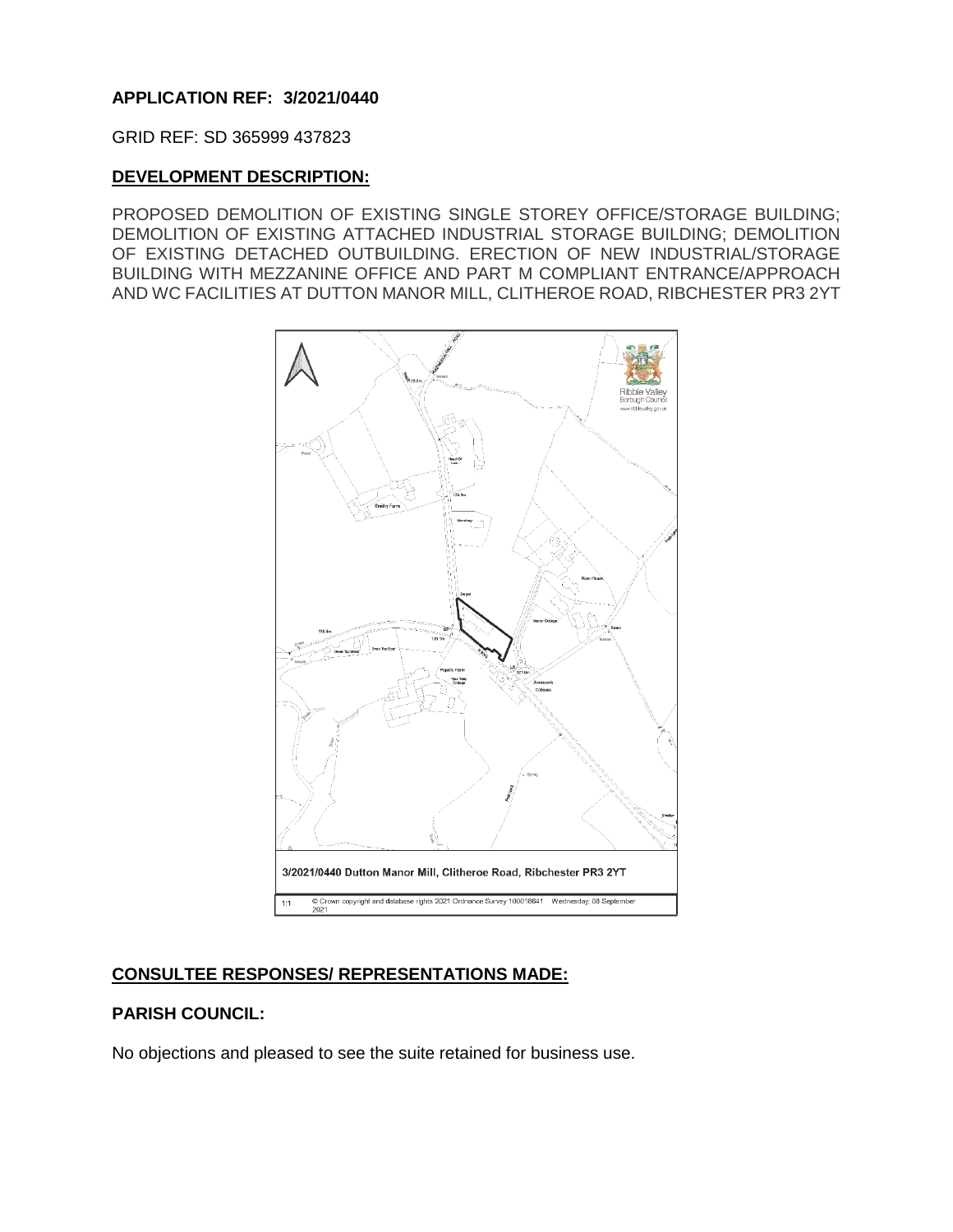## **ENVIRONMENT DIRECTORATE (COUNTY SURVEYOR):**

No objection regarding the proposed development and are of the opinion that the proposed development will not have a significant impact on highway safety, capacity or amenity in the immediate vicinity of the site. Recommends imposition of appropriate conditions.

## **LLFA:**

No comment to make.

## **ADDITIONAL REPRESENTATIONS:**

18 letters of objections have been received as well as a further 11 letters following initial reconsultation and 2 letters of support. Issues raised opposing the development include

- Inappropriate visual intrusion.
- Should be located in an industrial estate or in a principal settlement.
- Traffic issues including the survey being carried out during lockdown.
- Loss of an attractive building.
- Harmful to the AONB.
- Inappropriate materials.

Letters in support consider.

- The existing building is in appropriate and need updating and the new building will be more efficient.
- Employment benefits.

## 1. **Site Description and Surrounding Area**

1.1 The site is situated at the junction of Huntingdon Hall Lane and Clitheroe Road within the parish of Dutton on the B6243 between the villages of Knowle Green and Hurst Green. No Residential properties are situated on the opposite side of the road and between a cluster of farm buildings to the northeast and southwest and to the rear is agricultural land. The site sits within the Forest of Bowland AONB.

#### 2. **Proposed Development for which consent is sought**

2.1 The submitted details seek consent for the demolition of the existing storage and warehouse building with a new portal frame building. The proposal has now been significantly amended in relation to design and massing and now includes an overall reduction in height, a stepped roof, increased amount of stone elevation, timber cladding as well as additional landscaping since the original submission. There are 15 parking bays and a significant area for car parking and turning area on the existing.

The proposed building is approximately 35m by 15 m with maximum height of 6.2m. There is a single storey building at the front to provide staff toilet facilities. The main floorspace is for warehouse purposes (approximately 450m2) with the rest used for office and ancillary purposes.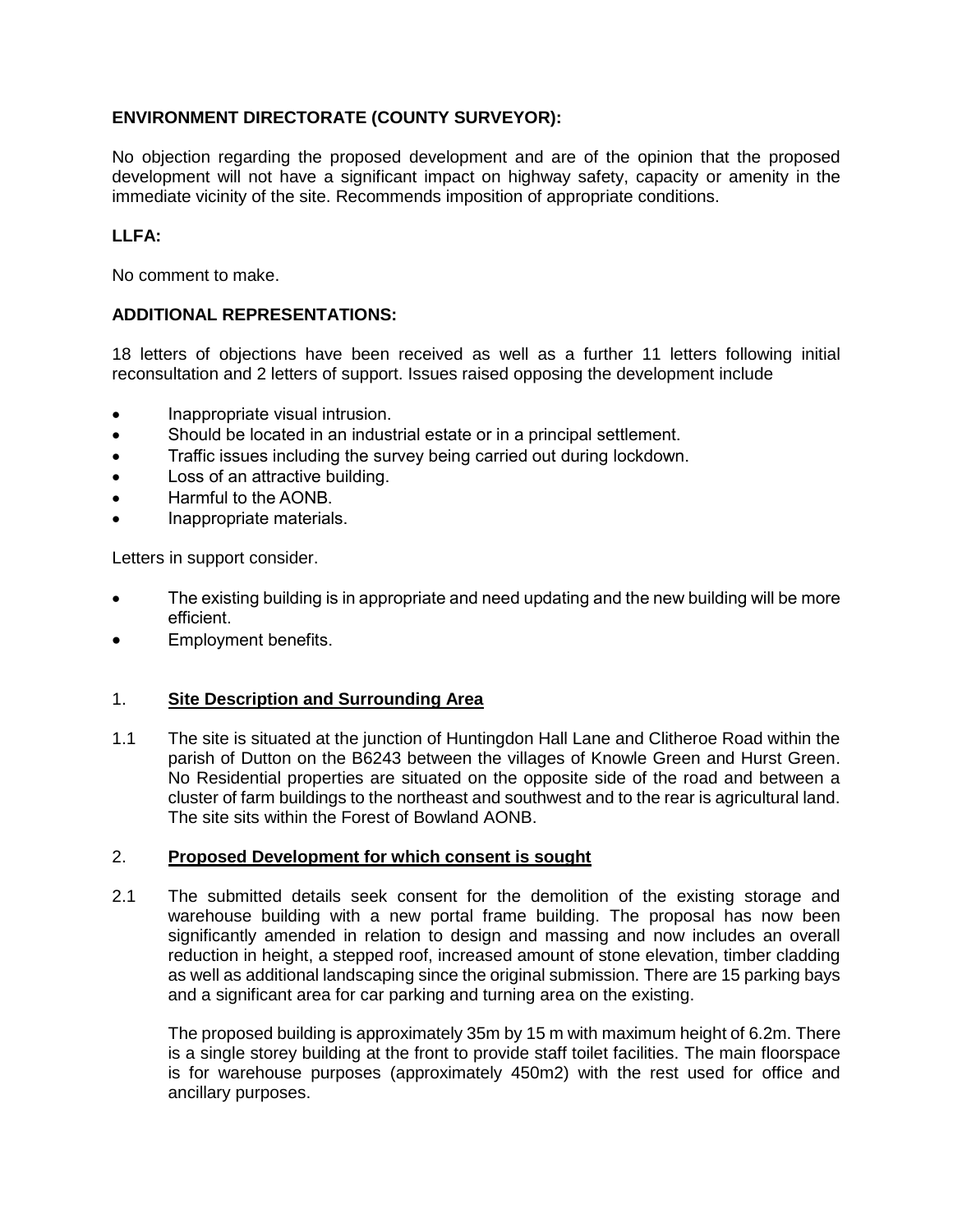### 3. **Relevant Planning History**

3/2019/0390 Prior notification for a change of use of a building from office use (Class B1 (a)) to a dwelling house (class C3) to create four bungalows and 2 houses – Permission required 3/2001/0360

3/1989/0635 Change of use from general industrial to wholesale and warehouse use and minor alterations to the elevation – Approved with conditions

### 4. **Relevant Policies**

### **Ribble Valley Core Strategy**

Key Statement DS1 – Development Strategy Key Statement DS2 – Presumption in Favour of Sustainable Development Key Statement DMI2 – Transport Considerations Key Statement EC1 – Business and Employment Development Key Statement EN2 Landscape Policy DMG1 – General Considerations Policy DMG2 – Strategic Considerations Policy DMB1 – Supporting Business Growth and the Local Economy

National Planning Policy Framework (NPPF) National Planning Practice Guidance (NPPG)

### 5. **Assessment of Proposed Development**

#### 5.1 Principle of Development:

5.1.1 The main considerations relate to whether the use for industrial/warehouse and storage purposes is an acceptable use in the location having regard to traffic implications and residential amenity. It is also relevant to consider the visual impact.

In relation to the principle and accepting its rural location it is evident that the scheme would support the economic growth and seeks to use land that is currently developed or previously developed and as such the principle is policy compliant.

#### 5.2 Highways:

5.2.1 Concerns of local residents are noted both in terms of its suitability and traffic generation but given the previous use and no objection from LCC highways it is considered acceptable from a highway safety aspect.

### 5.3 Impact upon Residential Amenity:

5.3.1 The comments in relation to visual impact and harm to the amenity of neighbouring properties it is considered to have a negligible impact given the distance from adjacent properties with either open land or road separating the building. Furthermore the design changes further reduce impact. It should be noted that there has been no renotification based on the most recent changes.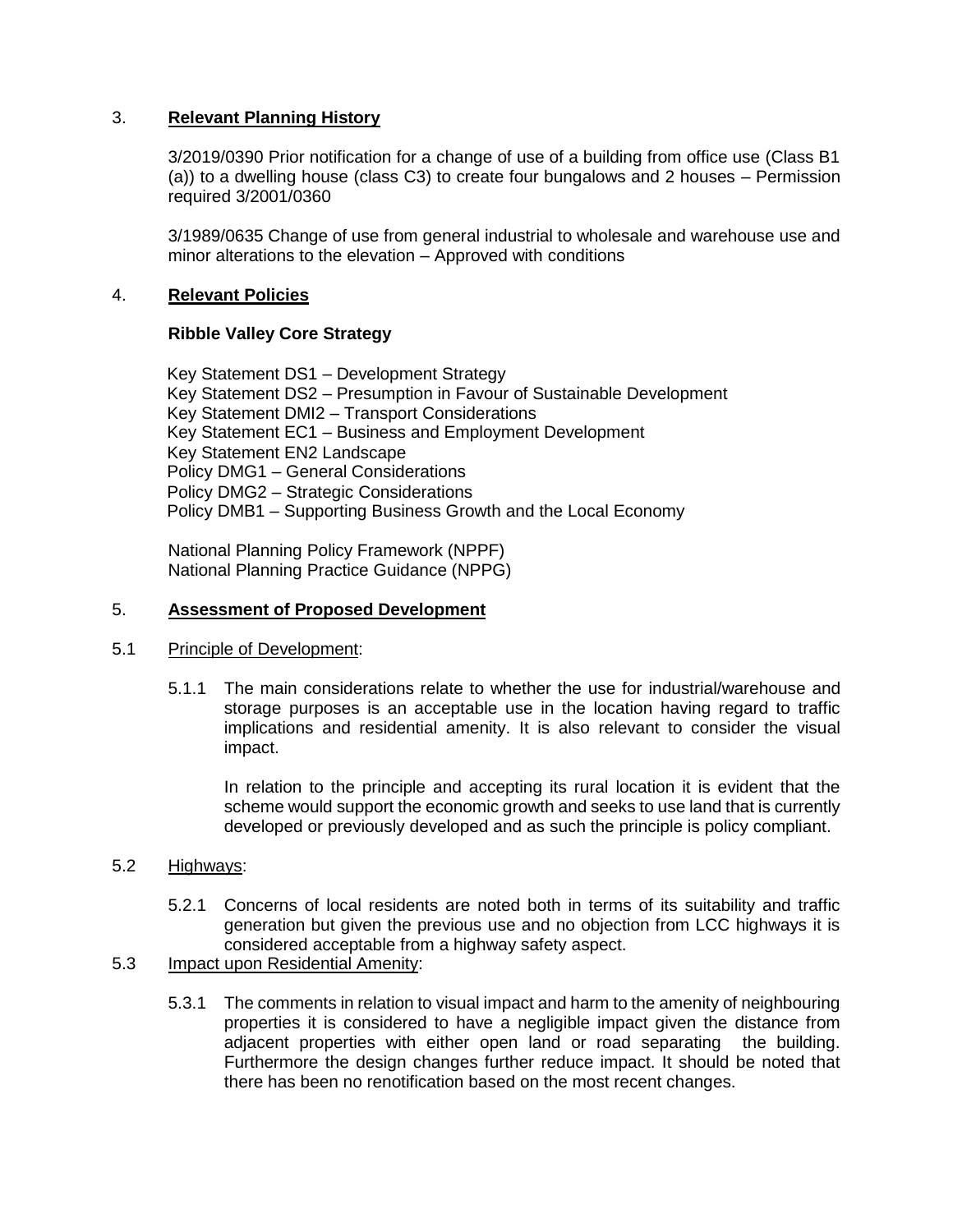In assessing any impact regard should be taken into account of the previous operational business and although there may be a greater intensification of use with the new proposal it is not considered to be harmful.

#### 5.4 Employment:

5.4.1 Although the supporting statement indicates that this would assist in the growth of a local business any consent would be for a general storage building. The proposal states that 15 full time jobs would be generated by the development. The safeguarding and creation of employment is a material consideration.

#### 5.5 Visual impact:

5.5.1 The concerns regarding the visual impact are noted but based on the design changes and the existing development and balanced against all other considerations the impact is considered acceptable. This view has regard to its location within the AONB.

#### 6. **Observations/Consideration of Matters Raised/Conclusion**

6.1 Taking into account the revised plans and all of the above matters it is considered that the application should be approved.

RECOMMENDATION: That the application be **APPROVED** subject to the following conditions.

1. The development must be begun not later than the expiration of three years beginning with the date of this permission.

REASON: Required to be imposed by Section 51 of the Planning and Compulsory Purchase Act 2004.

2. Unless explicitly required by condition within this consent, the development hereby permitted shall be carried out in complete accordance with the proposals as detailed on drawings:

Location Plan Reference JM-0207 LP Proposed Site Plan Reference JM-0207 LP 004 Rev E (received 19.08.2021) Proposed Ground Floor Plan Reference JM-0207 LP 005 Rev D (received 19.08.2021) Proposed First Floor Plan Reference JM-0207 LP 006 Rev C (received 19.08.2021) Proposed Elevation and Section Plan Reference JM-0207 LP 007 Rev E (received 19.08.2021)

REASON: For the avoidance of doubt and to clarify which plans are relevant to the consent.

3. Notwithstanding the submitted details, precise specifications or samples of walling, door/window surrounds, rainwater goods, roofing/ridge materials including surfacing materials, their colour and texture shall have been submitted to and approved by the Local Planning Authority before their use in the proposed development. The development shall be completed in accordance with the approved details.

REASON: To ensure that the materials to be used are appropriate to the locality.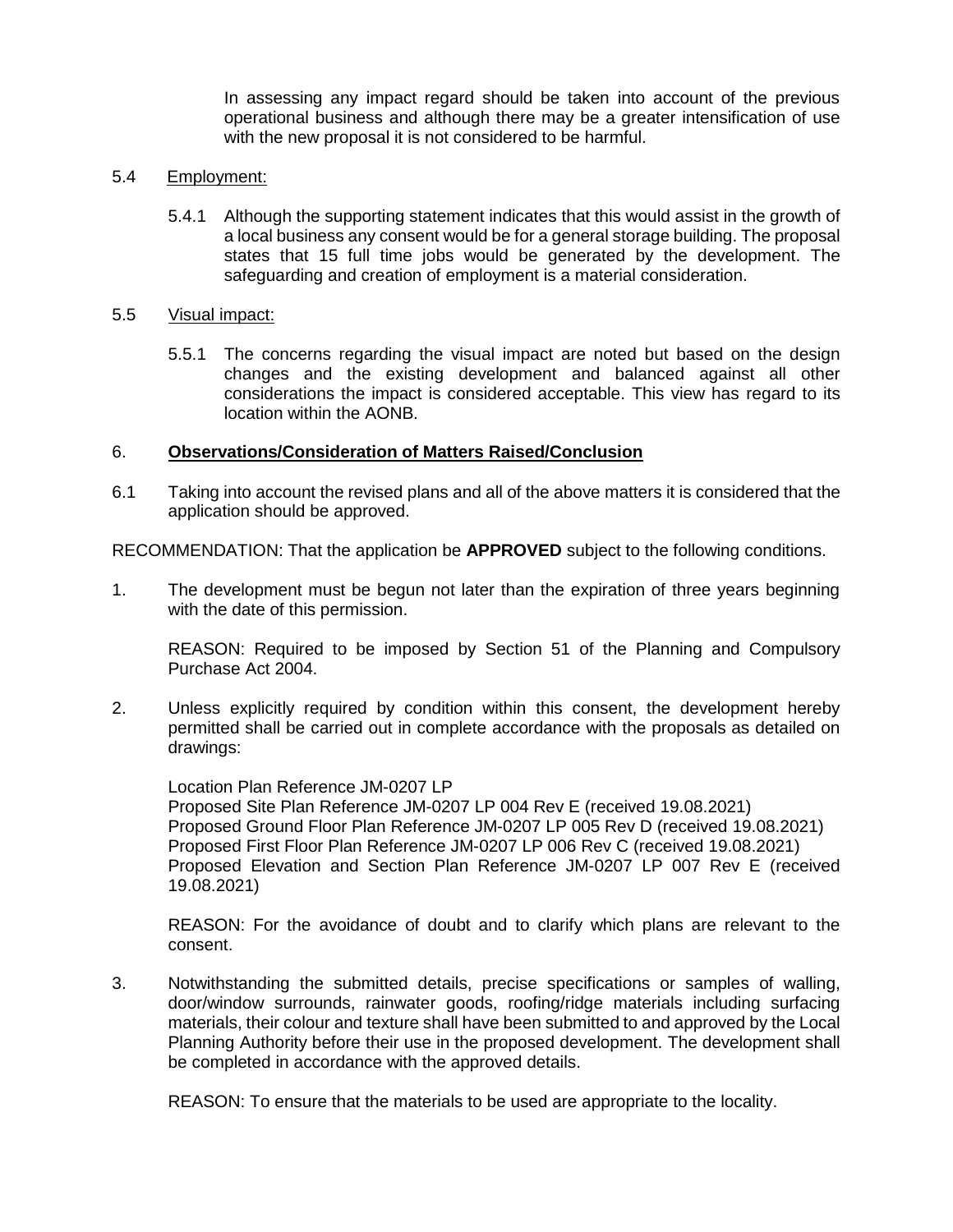4. The landscaping proposals hereby approved shall be implemented in the first planting season following occupation or use of the development unless otherwise required by the reports above, whether in whole or part and shall be maintained thereafter for a period of not less than 10 years to the satisfaction of the Local Planning Authority. This maintenance shall include the replacement of any tree or shrub which is removed, or dies, or is seriously damaged, or becomes seriously diseased, by a species of similar size to those originally planted.

REASON: To ensure the proposal is satisfactorily landscaped and appropriate to the locality.

5. The working hours within the premises shall be restricted to the period from 0800 to 1800 Mondays to Friday and 0800 to 1300 on Saturdays. No work shall be undertaken on Sundays, Bank or Public Holidays.

REASON: In order to protect the residential amenity of the occupiers of the adjacent properties from noise related activities.

6. No goods, plant or materials shall be deposited or stored on the site other than in the buildings shown on the approved plans.

REASON: To ensure a satisfactory appearance of the site in the interests of local visual amenity and in the interests of the amenities of nearby residents.

7. Nothing shall be erected, retained, planted and / or allowed to grow at or above a height of 1m above the nearside carriageway level which would obstruct the visibility splay. The visibility splays shall be maintained free of obstruction at all times thereafter for the lifetime of the development.

REASON: To ensure adequate inter-visibility between highway users at the street junction or site access, in the interests of highway safety.

8. The development hereby permitted shall not be occupied until such time as the parking and turning facilities have been implemented in accordance with drawing number JM-0207 004 Rev E. Thereafter the onsite parking provision shall be so maintained in perpetuity.

REASON: To ensure that adequate off-street parking provision is made to reduce the possibility of the proposed development leading to on-street parking problems locally (and to enable vehicles to enter and leave the site in a forward direction) in the interests of highway safety and in accordance with the National Planning Policy Framework (2019)

- 9. Prior to commencement of development a Construction Method Statement shall be submitted to and approved in writing by the local planning authority. The approved statement shall be adhered to throughout the construction period. It shall provide for:
	- 1. The parking of vehicles of site operatives and visitors
	- 2. The loading and unloading of plant and materials
	- 3. The storage of plant and materials used in constructing the development
	- 4. The erection and maintenance of security hoarding
	- 5. Wheel washing facilities
	- 6. Measures to control the emission of dust and dirt during construction
	- 7. Measures to manage surface water and prevent pollution